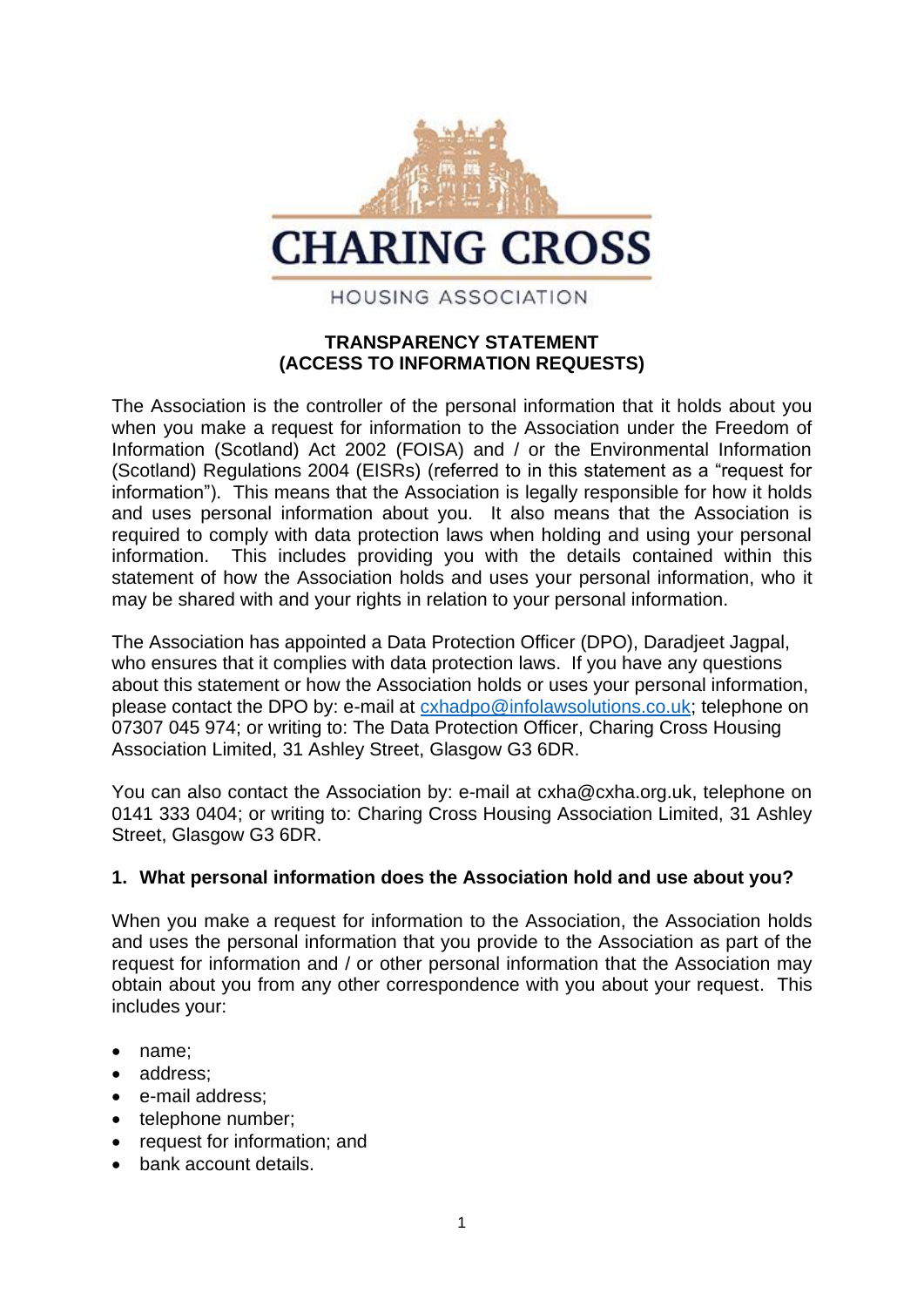If you specify that you would like the information to be disclosed to you in a particular format, for example, large print, Braille or audio tape or if you provide any other personal information to help the Association to process and respond to your request for information, then the Association will also hold and use this personal information about you.

If you do not provide the Association with the above personal information, the Association may not be able to process your request for information and it may be refused by the Association.

## **2. Why does the Association hold and use this personal information about you?**

The Association uses such personal information to:

- comply with its legal duties and obligations to process your request for information and request for review in accordance with FOISA and / or the EISRs;
- contact you to clarify your request for information or request for review;
- provide you with advice and assistance in relation to your request for information or request for review;
- process payment of the fee for providing you with the information that you have requested;
- comply with its legal duties and obligations under equalities law when processing your request for information;
- monitor the Association's compliance with FOISA and the EISRs; and
- protect and defend its legal rights if you apply to the Scottish Information Commissioner in relation to your request for information.

#### **3. What is the Association's legal basis for holding and using your personal information?**

Data protection laws require the Association to have a legal reason for holding and using your personal information.

The Association's legal reasons for holding and using your personal information include that the holding and use is necessary for complying with its legal duties and obligations under FOISA and / or the EISRs.

If you provide any sensitive personal information about you to the Association as part of your request for information, the Association's legal reason for holding and using such personal information is that it is necessary for reasons of substantial public interest for the exercise of a function conferred on the Association by FOISA and / or the EISRs.

#### **4. Who does the Association share your personal information with?**

The Association may share your personal information with the following organisations for the purposes described in section 2 of this statement: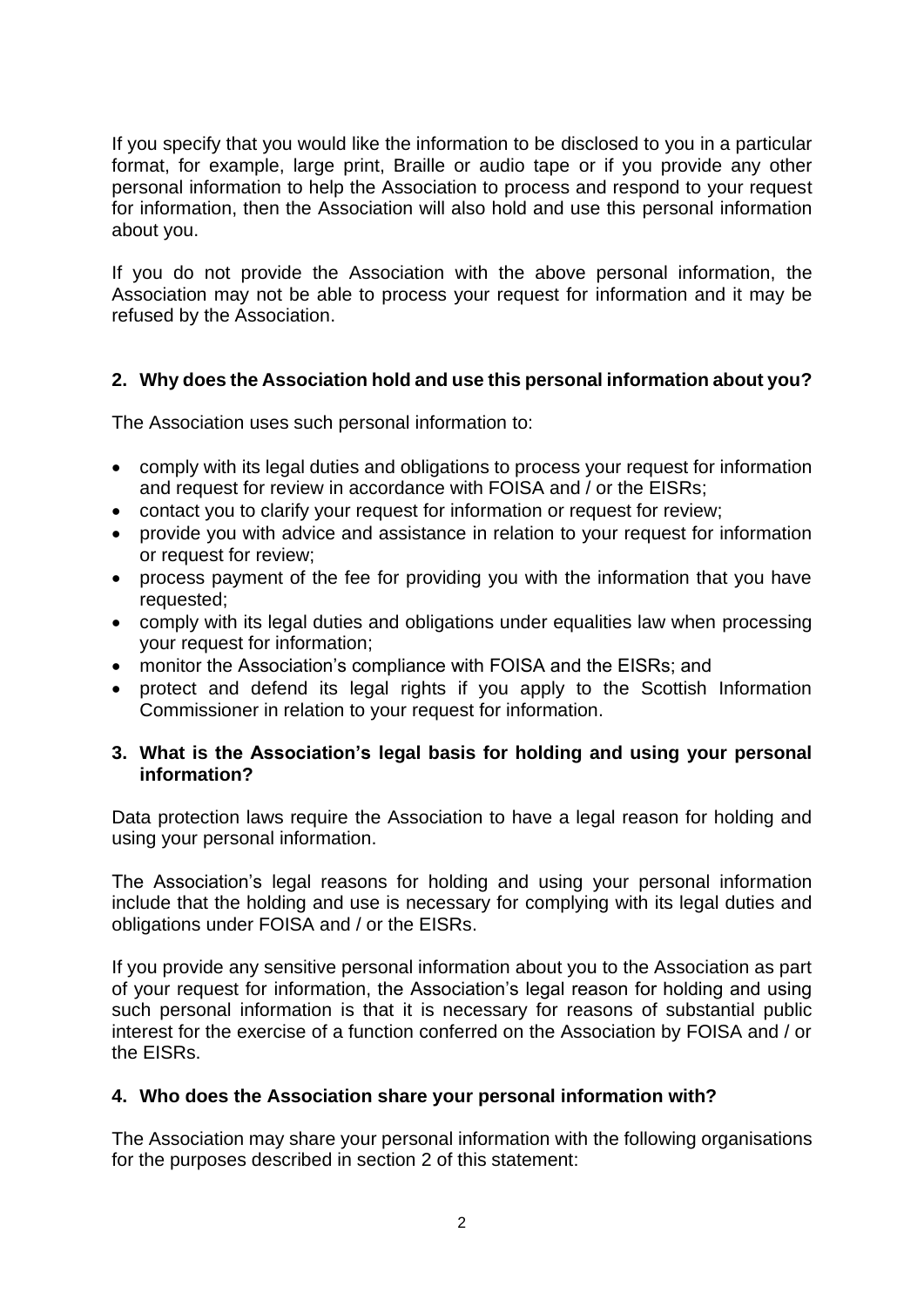- Scottish Information Commissioner, if you apply to the Commissioner in relation to your request for information;
- Scottish Housing Regulator, if the Association is required to report a notifiable event to the Regulator regarding the processing of your request for information; and
- the Association's advisers, auditors, consultants, solicitors and IT service providers.

### **5. How long does the Association keep your personal information?**

The Association will only keep your personal information for as long as it needs to for the purposes described in section 2 of this statement, including to meet any legal, reporting or regulatory requirements. More information is contained in the Association's data retention policy, which is available by contacting the DPO.

#### **6. What rights do you have in relation to your personal information that the Association holds and uses?**

Under certain circumstances, the law gives you the right to request:

- A copy of your personal information and to check that the Association is holding and using it in accordance with legal requirements.
- Correction of any incomplete or inaccurate personal information that the Association holds about you.
- Deletion of your personal information where there is no good reason for the Association continuing to hold and use it.
- Suspension of the use of your personal information by the Association, for example, if you want the Association to check that it is correct or verify the reason for processing it or to stop the Association from using your personal information altogether if the Association has committed a breach of data protection laws.

Please contact the DPO if you wish to make any of the above requests. When you make a request, the Association may ask you for specific information to help confirm your identity for security reasons. You will not need to pay a fee when you make any of the above requests, but the Association may charge a reasonable fee or refuse to comply if your request for a copy of your personal information is clearly unfounded or excessive.

## **7. Feedback and complaints**

The Association welcomes your feedback on how it holds and uses your personal information, and this can be sent to the DPO.

You have the right to make a complaint to the Information Commissioner, the UK regulator for data protection, about how the Association holds and uses your personal information. The ICO's contact details are as follows:

Telephone: 0303 123 1113 Website: https://ico.org.uk/concerns/